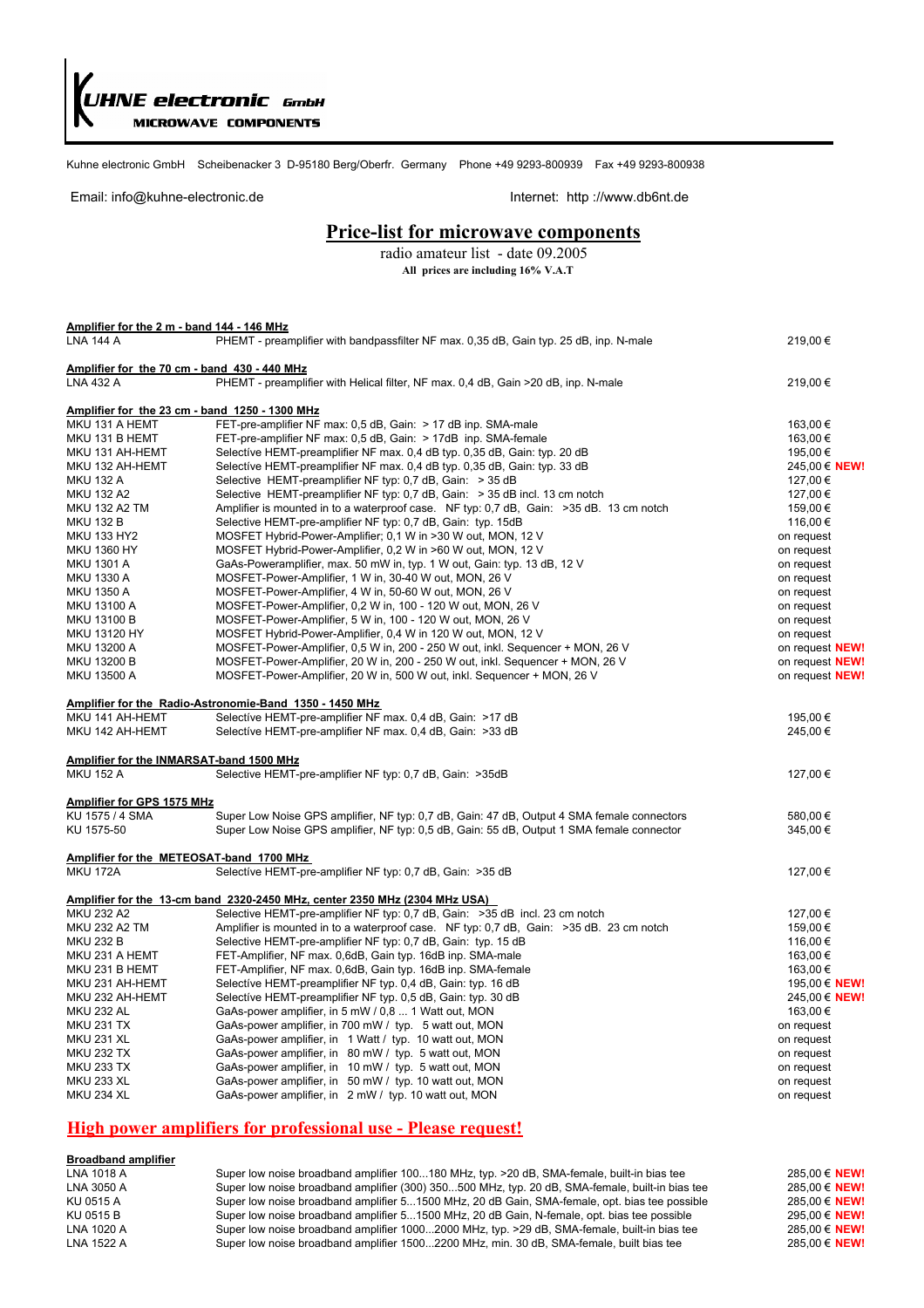| KU 2000 LSF-SMA                        | GaAs-super low noise amplifier, 12,8 GHz, NF max. 1 dB, Gain typ. 35 dB, SMA- female, built-in bias tee | 230,00 €               |
|----------------------------------------|---------------------------------------------------------------------------------------------------------|------------------------|
| <b>KU 2000 LSF-N</b>                   | GaAs-super low noise amplifier, 12,8 GHz, NF max. 1 dB, Gain typ. 35 dB, Input: N-male,                 | 245,00€                |
|                                        |                                                                                                         |                        |
|                                        | Output: N-female, built-in bias tee                                                                     |                        |
| KU 0180 A                              | Super low noise broadband amplifier 17000 MHz, 23 dB Gain, SMA-female, opt. bias tee possible           | 285,00 €               |
| KU 0180 B                              | Super low noise broadband amplifier 17000 MHz, 23 dB Gain, N-female, opt. bias tee possible             | 295,00 €               |
|                                        |                                                                                                         |                        |
| <b>LNA 2227 A</b>                      | Selective PHEMT-pre-amplifier, 2,2 - 2,7 GHz, 30 dB gain, SMA-female, built-in bias tee                 | 285,00 € NEW!          |
| <b>KU 233 BBA</b>                      | GaAs-power amplifier, 0,52,5 GHz, Gain min. 30 dB, typ. 1 watt out, MON                                 | 350,00 €               |
| KU 2025 A                              | Broadband amplifier, 50  2500 MHz, Gain min. 35 dB, typ. 2 watt out                                     | 585,00 € NEW!          |
|                                        |                                                                                                         |                        |
|                                        |                                                                                                         |                        |
|                                        | Amplifier for the 9 cm-band 3400 MHz (3456 MHz USA)                                                     |                        |
| MKU 341 A HEMT                         |                                                                                                         |                        |
|                                        | FET-Amplifier, NF typ. 0.7dB, Gain typ. 12 dB input, SMA-male                                           | 163,00 €               |
| MKU 341 B HEMT                         | FET-Amplifier, NF typ. 0,7dB, Gain typ. 12 dB inp. SMA-female                                           | 163,00€                |
| <b>MKU 342 A</b>                       | FET-Amplifier, NF typ. 0.7dB, Gain typ. 28 dB input, SMA-male                                           | 235,00 € NEW!          |
|                                        |                                                                                                         |                        |
| <b>MKU 342 B</b>                       | FET-Amplifier, NF typ. 0.7dB, Gain typ. 28 dB input, SMA-female                                         | 235,00 € NEW!          |
| <b>MKU 341 A</b>                       | GaAs-Power amplifier, in 200 mW / typ. 5 Watt out, MON                                                  | on request             |
| <b>MKU 342 XL</b>                      | GaAs-Power amplifier, in 100 mW / >12 Watt out, MON                                                     | on request             |
|                                        |                                                                                                         |                        |
|                                        |                                                                                                         |                        |
| Amplifier for the 6 cm-band 5760 MHz   |                                                                                                         |                        |
| MKU 571 A HEMT                         | FET-Amplifier, NF typ. 0,7dB, Gain typ. 12dB inp. SMA-male                                              | 163,00 €               |
|                                        |                                                                                                         |                        |
| MKU 571 B HEMT                         | FET-Amplifier, NF typ. 0,7dB, Gain typ. 12dB inp. SMA-female                                            | 163,00 €               |
| MKU 572 A HEMT                         | FET-Amplifier, NF typ. 0,7dB, Gain typ. 25dB inp. SMA-male                                              | 235,00 €               |
| MKU 572 B HEMT                         | FET-Amplifier, NF typ. 0,7dB, Gain typ. 25dB inp. SMA-female                                            | 235,00€                |
|                                        |                                                                                                         |                        |
| MKU 572 AF HEMT                        | FET-Amplifier with filter, NF typ. 0,7dB, Gain typ. 25dB inp. SMA-male                                  | 244,00 €               |
| MKU 572 BF HEMT                        | FET-Amplifier with filter, NF typ. 0,7dB, Gain typ. 25dB inp. SMA-female                                | 244,00 €               |
| <b>MKU 601</b>                         | GaAs-power amplifier, in typ. 600 mW / > 4 watt out, MON                                                | on request             |
|                                        |                                                                                                         |                        |
| <b>MKU 602</b>                         | GaAs-power amplifier, in typ. 100 mW / > 4 watt out, MON                                                | on request             |
| <b>MKU 602 H</b>                       | GaAs-power amplifier, in typ. 200 mW / > 8 watt out, MON                                                | on request             |
| MKU 602XH                              | GaAs-power amplifier, in typ. 300 mW / > 15 Watt out, MON                                               |                        |
|                                        |                                                                                                         | on request             |
|                                        |                                                                                                         |                        |
| Amplifier for the 3 cm-band 1010,5 GHz |                                                                                                         |                        |
|                                        |                                                                                                         |                        |
| MKU 101 AS HEMT                        | FET-amplifier, NF typ. 0,7 dB, Gain typ. 12 dB - input SMA-male                                         | 180,00 €               |
| MKU 101 BS HEMT                        | FET-amplifier, NF typ. 0.7 dB, Gain typ. 12 dB - input SMA-female                                       | 180,00 €               |
| <b>MKU 101 N</b>                       | GaAs-power amplifier, typ. 200 mW in 1 Watt out, MON                                                    | on request             |
|                                        |                                                                                                         |                        |
| <b>MKU 101 H</b>                       | GaAs-power amplifier, typ. 230 mW in 2 Watt out, MON                                                    | on request             |
| MKU 102 A HEMT                         | FET-amplifier, NF typ. 0,9 dB, >22 dB Gain - SMA-male                                                   | 175,00 €               |
|                                        |                                                                                                         |                        |
| MKU 102 B HEMT                         | FET-amplifier, NF typ. 0,9 dB, >22 dB Gain - SMA-female                                                 | 175,00 €               |
| MKU 102 S EME                          | HEMT-FET-amplifier, NF typ. 0,7 dB, >23 dB Gain R 100 in / SMA out                                      | 235,00 €               |
| MKU 102 S EME - R 120                  | HEMT-FET-amplifier, NF typ. 0,7 dB, >23 dB Gain R 120 in / SMA out                                      | 235,00 €               |
| <b>MKU 102 AL</b>                      |                                                                                                         |                        |
|                                        | GaAs-power amplifier, typ. 10 mW in ->200 mW out, MON                                                   | 151,00 €               |
| <b>MKU 102 C</b>                       | GaAs-power amplifier, typ. 50 mW in, >1 watt out, MON                                                   | on request             |
| <b>MKU 102 X</b>                       | GaAs-power amplifier, 200 mW in, typ. 5 watt out, MON                                                   | on request             |
| <b>MKU 101 X</b>                       |                                                                                                         |                        |
|                                        | GaAs-power amplifier, 0,8 watt in, typ. 5 watt out, MON                                                 | on request             |
| <b>MKU 102 XL</b>                      | GaAs-high power amplifier, typ. 0,2 watt in, typ. 10 watt out, MON                                      | on request             |
|                                        |                                                                                                         |                        |
|                                        | Amplifier for the 1,2 cm -band 2424,25 GHz coaxial connectors - SMA                                     |                        |
|                                        |                                                                                                         |                        |
| MKU 241 PAC                            | GaAs- MMIC- Poweramplifier, typ. 50 mW in 300 mW out. MON                                               | 380,00 €               |
| MKU 242 PAC                            | GaAs- MMIC- Poweramplifier, typ. 150 mW in - 500 mW out. MON                                            | 485,00€                |
|                                        |                                                                                                         |                        |
| <b>MKU 245 PAC2</b>                    | GaAs- MMIC- Poweramplifier, typ. 10 mW in - 1,2 Watt out. MON                                           | on request             |
| <b>MKU 243 CS2</b>                     | HEMT-FET- amplifier, NF 2,0 dB max., Gain 24 dB min                                                     | 268,00 €               |
| <b>MKU 243 C</b>                       | HEMT-FET- amplifier, in 0,1 mW out > 20 mW                                                              | 217,00€                |
|                                        |                                                                                                         |                        |
| <b>MKU 244 CH</b>                      | GaAs- FET- amplifier, typ. 8 mW in, -> 90 mW out, MON                                                   | 268,00€                |
| <b>MKU 245 HP</b>                      | HEMT-FET- High power amplifier, typ. NF 2,5 dB, P sat. 80 mW out, MON                                   | 335,00€                |
| MKU 2403 A                             | GaAs- MMIC- Poweramplifier, 20 mW in, 3 W out, MON                                                      |                        |
|                                        |                                                                                                         | on request <b>NEW!</b> |
| MKU 2410 A                             | GaAs- MMIC- Poweramplifier, 20 mW in, 10 W out, MON, SMA female out                                     | on request <b>NEW!</b> |
| <b>MKU 2410 AW</b>                     | GaAs- MMIC- Poweramplifier, 20 mW in, 10 W out, MON, R220 / WG20 / WR42 out                             | on request <b>NEW!</b> |
|                                        |                                                                                                         |                        |
|                                        |                                                                                                         |                        |
|                                        | Amplifier for the 1,2 cm-band 2424,25 GHz waveguide R 220                                               |                        |
| MKU 243 WS 2                           | HEMT-FET-amplifier, NF < 1,5 dB, Gain >26 dB                                                            | 295,00 €               |
| <b>MKU 244 WH</b>                      | GaAs-FET-amplifier, typ. 8 mW in -> 90 mW out, MON                                                      | 268,00€                |
|                                        |                                                                                                         |                        |
| <b>MKU 245 W</b>                       | HEMT-FET-amplifier, gain 30 dB, typ. NF 2,5 dB, 80 mW out                                               | 341,00 €               |
|                                        |                                                                                                         |                        |
|                                        | Amplifier for the 1,2 cm-band 2424,2 GHz wavequide - SMA                                                |                        |
|                                        |                                                                                                         |                        |
| MKU 243 RX 2                           | HEMT-FET-pre amplifier, NF < 1,5 dB Gain 26 dB                                                          | 278,00 €               |
| <b>MKU 244 TX</b>                      | GaAs-FET-amplifier, 8 mW in > 90 mW out. MON                                                            | 268,00€                |
| MKU 241 PAW                            | GaAs-MMIC-Poweramplifier, 50 mW in -> 0,3 Watt out                                                      | 380,00 €               |
|                                        |                                                                                                         |                        |
|                                        |                                                                                                         |                        |
| <b>Amplifier for the 47 GHz Band</b>   |                                                                                                         |                        |
| <b>MKU 472 B</b>                       | 47 GHz amplifier, 47088 MHz, NF: max. 5 dB, Gain: min. 27 dB, Output sat. 30 mw                         | 696,00 €               |
|                                        |                                                                                                         |                        |
|                                        |                                                                                                         |                        |
| <b>Microwave converter</b>             |                                                                                                         |                        |
| <b>MKU 13 CON 28</b>                   | Converter 1296 - 1300 / 28 - 30 MHz IF, NF typ. 0,6 dB Gain > 20 dB                                     | 255,00 €               |
|                                        | Converter 1296 - 1300 / 144 - 148 MHz IF, NF typ. 0,6 dB Gain > 20 dB                                   |                        |
| <b>MKU 13 CON 144</b>                  |                                                                                                         | 255,00 €               |
| MKU 14 CON                             | RADIO ASTRONOMIE Converter 1400 / VHF IF, NF typ. 0,6 dB Gain > 20 dB                                   | 269,00€                |
| MKU 14 CON 2                           | RADIO ASTRONOMIE Converter 1400 / VHF IF, NF typ. 0,6 dB Gain 60 dB                                     | 385,00€                |
|                                        |                                                                                                         |                        |
| MKU 15 CON                             | Converter 1550 / VHF IF, NF typ. 0,7 dB Gain > 20 dB                                                    | 269,00€                |
| MKU 17 CON                             | METEOSAT Converter IN 1695 - 1710, Out 138 - 153 MHz, NF typ. 0,6 dB Gain > 20 dB                       | 269,00€                |
| MKU 17 CON 2                           | METEOSAT Converter IN 1695 - 1710, Out 138 - 153 MHz, NF: max 0,7 dB, 60 dB Gain                        | 385,00 €               |
|                                        |                                                                                                         |                        |
| MKU 23 LNC                             | ATV-Converter 2320-2450 MHz in / 1500 MHz IF out. typ. 0,7 NF / 40 dB gain                              | 178,00 €               |
| MKU 25 LNC                             | ATV-Converter 2350-2550 MHz in / 1500 MHz IF out. typ. 0,7 NF / 40 dB gain                              | 178,00 €               |
| MKU 23 TM LNC                          | ATV- Converter mounted in to a waterproof case 2320-2450 MHz in / 1500 MHz IF out                       | 210,00€                |
|                                        |                                                                                                         |                        |
| MKU 25 TM LNC                          | ATV- Converter mounted in to a waterproof case 2350-2550 MHz in / 1500 MHz IF out                       | 210,00 €               |
| MKU 23 LNC3                            | ATV-Converter 2100-2600 MHz in / 1500 MHz IF out. typ. 1,0 NF / >40 dB gain                             | 286,00 € NEW!          |
| MKU 23 TM LNC3                         | ATV-Converter mounted in to a waterproof case 2100-2600 MHz in / 1500 MHz IF out                        | 318,00 € NEW!          |
|                                        |                                                                                                         |                        |
| <b>LNC 2227 A</b>                      | S-Band-Converter 2,2  2,7 GHz, in 367  867 ZF out                                                       | 286,00 € NEW!          |
| <b>LNC 2227 A TM</b>                   | S-Band-Converter mounted in to a waterproof case 2,2  2,7 GHz, in 367  867 ZF out                       | 318,00 € NEW!          |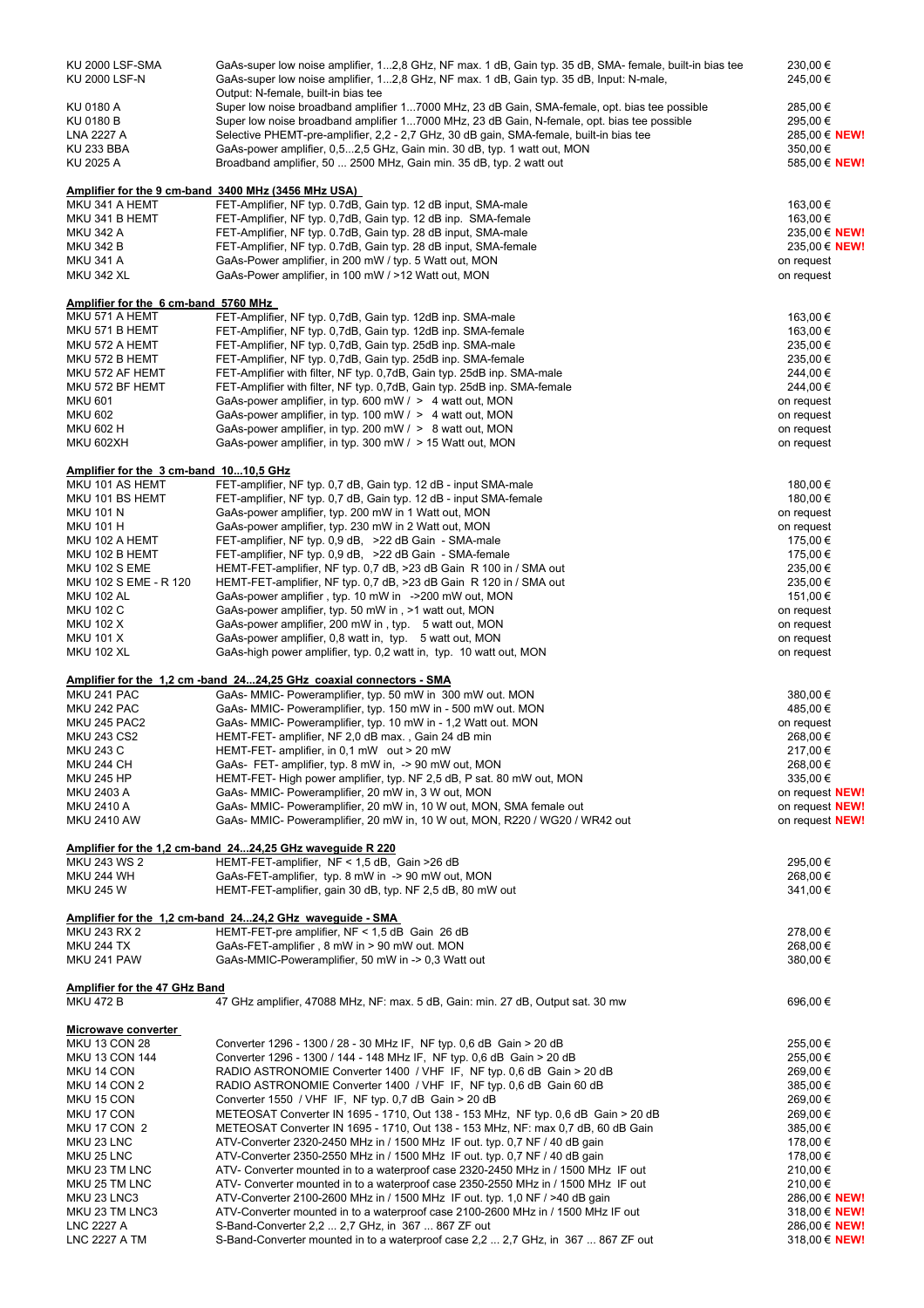| <b>LNC 2227 A PRO</b>                        | S-Band-Converter, aluminium case, waterproof 2,2  2,7 GHz, in 367  867 ZF out                                                                       | 326,00 € NEW!                   |
|----------------------------------------------|-----------------------------------------------------------------------------------------------------------------------------------------------------|---------------------------------|
| MKU 23 LINK                                  | Converter 2380 / 110 MHz for PACKET - LINK RX please specify frequency                                                                              | 174,00 €                        |
| MKU 23 CON                                   | Converter 2320 / 144 MHz NF typ. 0,7 dB Gain typ. 30 dB, incl. Notch                                                                                | 255,00 €                        |
| MKU 24 OSCAR 2                               | Converter 2400 / 144 MHz NF typ. 0,7 dB Gain typ. 30 dB, incl. Notch                                                                                | 255,00€                         |
| MKU 24 OSCAR option 70                       | Converter 2400 / 432 MHz NF typ. 0,6 dB Gain min. 26 dB typ. 30 dB                                                                                  | 255,00 €                        |
| MKU 24 OSCAR 2 opt. 6 m                      | Converter 2400 / 50 MHz NF typ. 0,7 dB, Gain typ. 30 dB, incl. Notch                                                                                | 255,00 €                        |
| MKU 24 TM OSCAR 2                            | Converter is mounted into a waterproof case 2400/144 MHz NF typ 0,7 Gain typ. 30 dB, Notch                                                          | 287,00 €                        |
| MKU 24 TM OSCAR opt 70                       | Converter mounted into a waterproof case 2400 / 432 MHz NF typ. 0,6 dB Gain typ. 30 dB                                                              | 287,00 €                        |
|                                              | MKU 24 TM OSCAR2 opt 6m Converter is mounted into a waterproof case 2400/50 MHz NF typ 0,7 Gain typ 30 dB, Notch                                    | 287,00 €                        |
| MKU 34 LNC                                   | ATV-Converter 3400-3475 MHz in / 1600 MHz IF out. typ. 0,9 NF / 40 dB gain                                                                          | 194,00 €                        |
| MKU 34 TM LNC                                | Converter is mounted in to a waterproof case 3400-3475 MHz. typ. 0,9 NF / 40 dB gain                                                                | 225,00 €                        |
| MKU 57 LINK                                  | Converter 5750 / 435 MHz for PACKET-LINK, typ. 20 dB Gain RX please specify frequency                                                               | 255,00 €                        |
| MKU 57 LINK opt. 01                          | Converter 5750 / 435 MHz for PACKET-LINK, typ. 40 dB Gain RX please specify frequency                                                               | 277,00 €                        |
| MKU 57 CON                                   | Converter 5760 / 432 MHz, NF typ. 1,0 dB, Gain typ. 20 dB                                                                                           | 255,00 €                        |
| MKU 57 CON opt. 01                           | Converter 5760 / 432 MHz, NF typ. 1,0 dB, Gain typ. 40 dB                                                                                           | 277,00 €                        |
| MKU 57 LNC                                   | ATV-Conv. 56505850 / 1,5 GHz IF / NF max. 1,0 dB / gain typ. 50 dB. IN SMA female                                                                   | 230,00 €                        |
| MKU 57 LNC2                                  | ATV-Conv. 56505850 / 1,5 GHz IF / NF max. 1,0 dB / gain >40 dB. IN N- female (tower)                                                                | 230,00 €                        |
| MKU 57 TM LNC                                | Converter is mounted in to a waterproof case 56505850NF max. 1,0 dB / gain >40 dB.                                                                  | 261,00 €                        |
| MKU 10 OSCAR                                 | Converter, 10451 / 432 MHz / NF typ. 1,2 dB / Gain typ. 20 dB                                                                                       | 255,00 €                        |
| MKU 10 CON                                   | Converter, 10368 / 432 MHz / NF typ. 1,2 dB / Gain typ. 20 dB                                                                                       | 255,00€                         |
| MKU 24 A LNC<br>KU 2030 A                    | 24 GHz ATV-Converter IF 1,2 GHz NF: < 2,5 dB Gain: typ. 50 dB                                                                                       | 379,00€<br>255,00€              |
| MKU 24 RXO                                   | Converter input 2000,53000 MHz / IF 0,51000 MHz. NF typ. 2,5 dB. Gain typ 30 dB<br>RX Mixer for OSCAR 40, ZF 144 MHz, NF typ 8 dB                   | 178,00 €                        |
|                                              |                                                                                                                                                     |                                 |
| <u>Transmitter</u>                           |                                                                                                                                                     |                                 |
| MKU 13 OTX                                   | Transmitter for O.S.C.A.R uplink 144 MHz in 1268 MHz out typ. 1 W.                                                                                  | 230,00 €                        |
| MKU 13 OTX option 436                        | Transmitter for O.S.C.A.R uplink 436 MHz in 1268 MHz out typ. 1 W.                                                                                  | 230,00 €                        |
| MKU 24 OTX                                   | Transmitter for O.S.C.A.R uplink 144 MHz in 2446 MHz out >1 W.                                                                                      | 356,00 €                        |
| MKU 34 LTX                                   | Transmitter for PACKET link 144/432 MHz in, 3400-3475 MHz out, 0,2 W typ. please spec. freq.                                                        | on request                      |
| MKU 57 OTX                                   | Transmitter for O.S.C.A.R uplink 144 MHz in 5668 MHz out 0,2 W typ.                                                                                 | 281,00 €                        |
| MKU 57 LTX                                   | Transmitter for PACKET link 144/432 MHz in 5750 MHz 0,2 W typ. please spec. frequency                                                               | on request                      |
| MKU 10 LTX                                   | Transmitter for PACKET link 100500 MHz / 1010,5 GHz, out 0,2 W typ.                                                                                 | on request                      |
|                                              |                                                                                                                                                     |                                 |
| <b>DB 6 NT Microwave transverter</b>         |                                                                                                                                                     |                                 |
| MKU 13 G2<br>MKU 13 G2 28                    | 23 cm Transverter typ. < 0,8 dB NF, >1,5 watt RF out<br>23 cm Transverter for 28 MHz IF. Ext. TX- Filter necessary. typ. < 0.8 dB NF, >1.5 W RF out | 381,00€<br>381,00€              |
| <b>MKU 23 G2</b>                             | 13 cm Transverter 2320 MHz / 144 MHz typ. < 0,8 dB NF, > 1 watt RF out                                                                              | 417,00€                         |
| MKU 23 G2 OSCAR                              | 13 cm Transverter for P3D 2400 MHz / 144 MHz typ. < 0,8 dB NF, > 1 watt RF out                                                                      | 417,00€                         |
| <b>MKU 34 G2</b>                             | 9 cm Transverter typ. 0,9 dB NF, >200 mW RF                                                                                                         | 489,00€                         |
| MKU 34 G2 432                                | 9 cm Transverter for 432 MHz IF. Typ. 0,9 dB NF, >200 mW RF                                                                                         | 407,00€                         |
| <b>MKU 57 G2</b>                             | 6 cm Transverter typ. 1,0 dB NF, >200 mW RF out                                                                                                     | 489,00€                         |
| MKU 57 G2 432                                | 6 cm Transverter, 432 MHz, typ. 1,0 dB NF, >200 mW RF out                                                                                           | 489,00 €                        |
| MKU 57 G2 Opt. 01                            | 6 cm Transverter typ. 1,0 dB NF, >200 mW RF out. for external Oscillator / OCXO                                                                     | 458,00 €                        |
| <b>MKU 10 G2</b>                             | 3 cm Transverter typ. 1,2 dB NF, typ 200 mW                                                                                                         | 509,00€                         |
| MKU 10 G2 432                                | 3 cm Transverter, 432 MHz, typ. 1,2 dB NF, typ. 200 mW                                                                                              | 509,00€                         |
| MKU 10 G2 Opt. JA                            | 3 cm Transverter typ. 1,2 dB NF, typ 200 mW RF out. Export Version for JAPAN frequency                                                              | 509,00€                         |
| MKU 10 G2 Opt. 01                            | 3 cm Transverter typ. 1,2 dB NF, typ 200 mW RF out. for external Oscillator / OCXO                                                                  | 484,00 €                        |
| MKU 10 G2 Opt.JA/01                          | 3 cm Transverter typ. 1,2 dB NF, typ 200 mW RF out. Export Vers. JAPAN f.extern.Osc.                                                                | 484,00 €                        |
| MKU 24 GA                                    | Transverter 24 GHz, milled aluminium case 12 GHz LO                                                                                                 | 194,00 €                        |
| MKU 24 GC                                    | Transverter 24 GHz, milled aluminium case 12 GHz LO                                                                                                 | 194,00 €                        |
| <b>MKU 47 G</b>                              | Transverter 47 GHz NF typ. 8 dB DSB (12 GHz LO)                                                                                                     | 509,00€                         |
| <b>OPTION</b>                                | Professional" milled aluminium case for MKU 13 G2 / 23 G2 / 34 G2 / 57 G2 / 10 G2                                                                   | 100,00 €                        |
|                                              |                                                                                                                                                     |                                 |
| <b>Transverter system for the 2 m band</b>   |                                                                                                                                                     |                                 |
| TR 144 H                                     | High Performance 2 m Transverter 144-146 MHz, 28-30 MHz IF, 25 Watt RF out                                                                          | 995,00 € NEW!                   |
| Opt. 02                                      | 10200 µW IF input power                                                                                                                             | 18,00 € NEW!                    |
| Opt. 04                                      | add. drive gain control on the front panel                                                                                                          | 18,00 € NEW!                    |
| Opt. 05                                      | IF Frequency 14  16 MHz                                                                                                                             | 26,00 € NEW!                    |
| Opt. 06                                      | common IF connector for RX/TX                                                                                                                       | 60,00 € NEW!                    |
| Opt. +40                                     | High intercept point converter +40 dBm (opt. 06 possible without cost)                                                                              | 300,00 € NEW!                   |
|                                              | For the transverter TR 144 H +40 with opt. 06 (common IF connector) opt. 04                                                                         |                                 |
|                                              | (add. drive gain control on the front panel) is not possible.                                                                                       |                                 |
| <b>Transverter system for the 70 cm band</b> |                                                                                                                                                     |                                 |
| TR 432 H                                     | High Performance 70 cm Transverter 432-434 MHz, 28-30 MHz IF, 20 Watt RF out                                                                        | 995,00 € NEW!                   |
| Opt. 01                                      | 2. Oscillator for 435  437 MHz                                                                                                                      | 28,00 € NEW!                    |
| Opt. 02                                      | 10200 $\mu$ W IF input power                                                                                                                        | 18,00 € NEW!                    |
| Opt. 04                                      | add. drive gain control on the front panel                                                                                                          | 50,00 € NEW!                    |
| Opt. 04 - add.                               | add. drive gain control on the front panel - afterwards assembly                                                                                    | 80,00 € NEW!                    |
| Opt. 06                                      | common IF connector for RX/TX                                                                                                                       | 60,00 € NEW!                    |
|                                              |                                                                                                                                                     |                                 |
| Transverter system for the 23 cm band        |                                                                                                                                                     |                                 |
| TR 1296 H - 144 MHz<br>Opt. 01               | High Performance 23 cm Transverter 1296-1298 MHz, 144-146 MHz IF, 20 Watt RF out<br>2. Oscillator 1268  1270 MHz                                    | 1.098,00 € NEW!<br>28,00 € NEW! |
|                                              |                                                                                                                                                     |                                 |
|                                              |                                                                                                                                                     |                                 |
| TR 1296 H - 28 MHz                           | High Performance 23 cm Transverter 1296-1298 MHz, 28-30 MHz IF, 20 Watt RF out                                                                      | 1.128,00 € NEW!                 |
| Opt. 01                                      | 2. Oscillator 1268  1270 MHz                                                                                                                        | 55,00 € NEW!                    |
| Opt. 02                                      | TX 10 $\dots$ 200 µW IF Input Power                                                                                                                 | 18,00 € NEW!                    |
| Opt. 04                                      | add. drive gain control on the front panel                                                                                                          | 50,00 € NEW!                    |
| Opt. 04 - add.                               | add. drive gain control on the front panel - afterwards assembly                                                                                    | 80,00 € NEW!                    |
| Opt. 06                                      | common IF connector for RX/TX - Opt. 06 (common IF connector) and opt. 04 (add. drive gain                                                          | 18,00 € NEW!                    |
|                                              | on the front panel) are not compatible.                                                                                                             |                                 |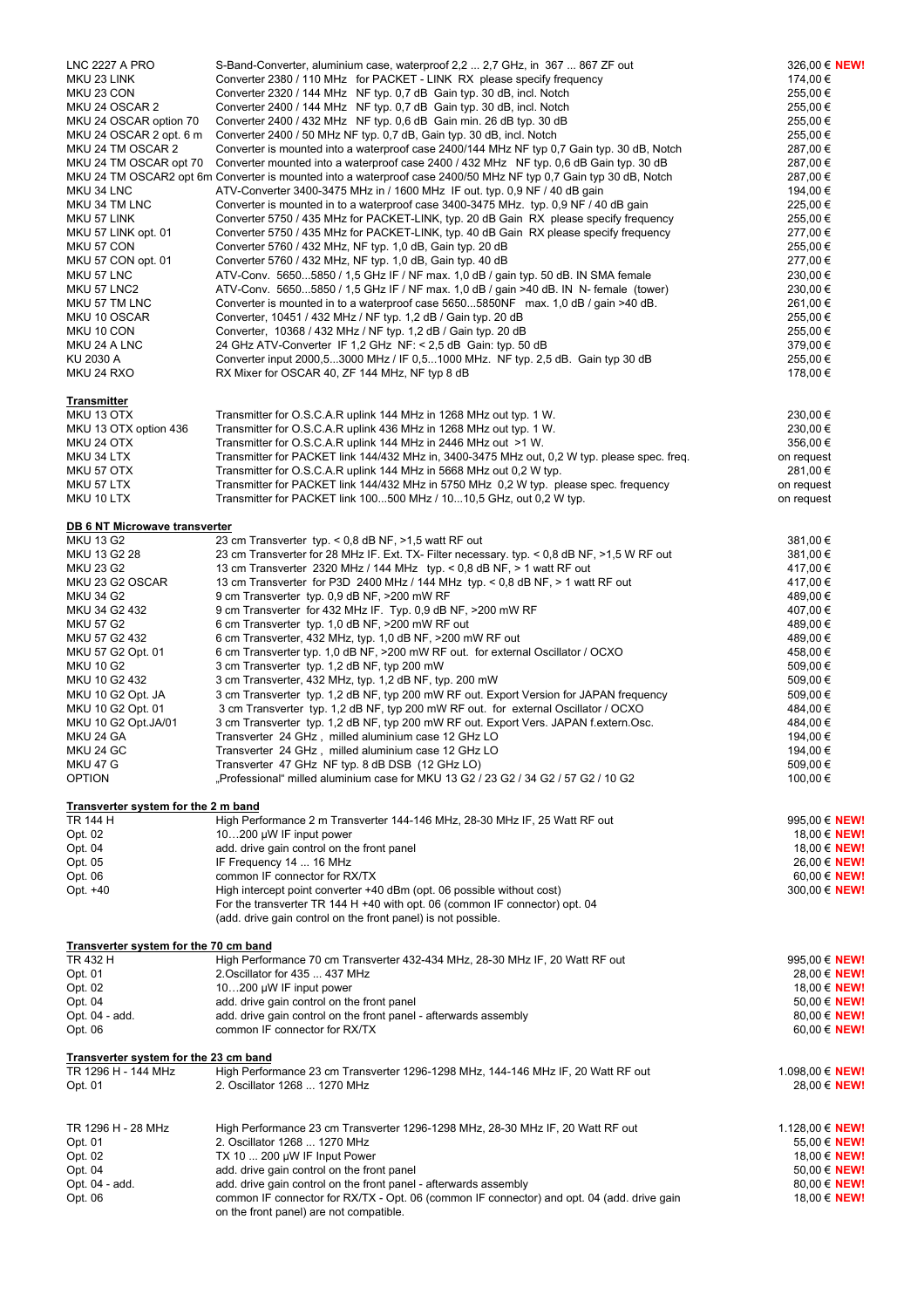| <b>Transverter system for the 13 cm band</b>     |                                                                                                                  |                                          |
|--------------------------------------------------|------------------------------------------------------------------------------------------------------------------|------------------------------------------|
| TR 2320 H<br>Opt. 01                             | High Performance 13 cm Transverter 2320-2322 MHz, 144-146 MHz IF, 15 Watt RF out<br>2. Oscillator 2304  2306 MHz | 1.280,00 € NEW!<br>140,00 € NEW!         |
| TR 2320 H - 2304                                 | High Performance 13 cm Transverter 2304-2306 MHz, 144-146 MHz IF, 15 Watt RF                                     | 1.280,00 € NEW!                          |
| TR 2320 H - 2400                                 | High Performance 13 cm Transverter 2400-2402 MHz, 144-146 MHz IF, 15 Watt RF                                     | 1.280,00 € NEW!                          |
| Transverter system for 222 MHz                   |                                                                                                                  |                                          |
| TR 222 H                                         | High Performance 1,25 m Transverter 222-224 MHz, 28-30 MHz IF, 25 Watt RF out                                    | 995,00 € NEW!                            |
| Opt. 02                                          | 10200 $\mu$ W IF input power                                                                                     | 18,00 € <b>NEW!</b>                      |
| Opt. 03                                          | IF Amplifier 17 dB                                                                                               | 18,00 € NEW!                             |
| Opt. 04                                          | add. drive gain control on the front panel                                                                       | 18,00 € NEW!                             |
| <b>Accessories for transverter</b>               |                                                                                                                  |                                          |
| TX-cable                                         | TX-cable                                                                                                         | 4,80 € <b>NEW!</b>                       |
| RX-cable<br>IF-cable                             | RX-cable<br>IF-cable IC 7800                                                                                     | 4,80 € <b>NEW!</b><br>4,80 € <b>NEW!</b> |
| <b>Frequency multiplier</b>                      |                                                                                                                  |                                          |
| MKU 34 TX                                        | Active Multiplier 1,1 - 3,4 GHz, 20 mW in, 200 mW out                                                            | 178,00 €                                 |
| MKU 57 TX                                        | Active Multiplier 1,4 - 5,7 GHz., 10 mW in, 150 mW out                                                           | 206,00 €                                 |
| MKU 10 TX                                        | Active Multiplier 2,5 - 10 GHz in, 10 mW in 150 mW out                                                           | 206,00€                                  |
| L - K-band Oscillatormodul (crystal oscillator)  |                                                                                                                  |                                          |
| MKU 13 BAKE                                      | BEACON Transmitter 1296,9 MHz beacon band, typ. 0,8 W out                                                        | 218,00€                                  |
| MKU 13 BAKE opt.01                               | BEACON Transmitter 1296,9 MHz without Osz. connector for ext. OCXO                                               | 173,00€                                  |
| MKU 23 BAKE                                      | BEACON Transmitter 2320,9 MHz beacon band, typ. 1 W out                                                          | 288,00 €                                 |
| MKU 23 BAKE opt.01                               | BEACON Transmitter 2320,9 MHz without Osz. connector for ext. OCXO                                               | 224,00€                                  |
| MKU 34 BAKE                                      | BEACON Transmitter 3400,9 MHz beacon band, typ. 200 mW out                                                       | 288,00 €                                 |
| MKU 34 BAKE opt.01                               | BEACON Transmitter 3400,9 MHz without Osz. connector for ext. OCXO                                               | 224,00€                                  |
| MKU 57 BAKE                                      | BEACON Transmitter 5760,9 MHz beacon band, typ. 200 mW out                                                       | 332,00 €                                 |
| MKU 57 BAKE opt.01                               | BEACON Transmitter 5760,9 MHz without Osz. connector for ext. OCXO                                               | 263,00 €                                 |
| MKU 10 BAKE                                      | BEACON Transmitter 10368,9 MHz beacon band, typ. 200 mW out                                                      | 332,00 €                                 |
| MKU 10 BAKE opt.01                               | BEACON Transmitter 10368,9 MHz without Osc. connector for ext. OCXO                                              | 263,00 €                                 |
|                                                  | 12 GHz Oscillator > 35 mW out                                                                                    |                                          |
| MKU 12 LO                                        |                                                                                                                  | 275,00 €                                 |
| MKU 12 LO opt.01                                 | 12 GHz LO unit > 35 mW out. without Osc. connector for ext. OCXO                                                 | 224,00€                                  |
| MKU 24 LO                                        | 24 GHz Oscillator 5 mW out                                                                                       | 275,00 €                                 |
| MKU 24 LO opt.01                                 | 24 GHz LO unit 5 mW out. without Osc. connector for ext. OCXO                                                    | 224,00€                                  |
| MKU 95 LO                                        | 9486 MHz Oscillator 35 mW out for 76 GHz / 144 MHz IF                                                            | 275,00 €                                 |
| MKU 95 LO opt.01                                 | 9486 MHz LO unit 5 mW out. without Osc. connector for ext. OCXO                                                  | 224,00€                                  |
| MKU 2 OSC                                        | Double-Oscillatormodul, 120,0 / 120,889 MHz, 1 mW                                                                | 232,00 € NEW!                            |
| ATV - Transmitter                                |                                                                                                                  |                                          |
| MKU 34 TV2                                       | Transmitter baseband in-3,4 GHz out, typ. 200 mW, can be adjusted                                                | 221,00€                                  |
| MKU 57 TV                                        | Transmitter baseband in- 5,7 GHz out, typ. 200 mW, can be adjusted                                               | 242,00 €                                 |
| MKU 10B-ATV                                      | Transmitter baseband in-10 GHz out, typ. 200mW, can be adjusted                                                  | 242,00 €                                 |
| MKU 10H-ATV                                      | Transmitter baseband in-10 GHz out, typ. 1 Watt, can be adjusted, MON                                            | 383,00 €                                 |
| MKU 12 ATV                                       | Transmitter baseband in-12 GHz out, typ. 20 mW, can be adjusted                                                  | 189,00 €                                 |
| MKU 12 ATV opt. 01                               | Oscillatormodul without FBAS input                                                                               | 153,00 €                                 |
| MKU 24 TV                                        | Transmitter baseband in- 24 GHz out, typ. 100 mW, can be adjusted, inkl. direct. coupler +Det.                   | 441,00€                                  |
| MKU 24 TV2                                       | Transmitter baseband in- 24 GHz out, typ. 300 mW, can be adjusted, inkl. direct. coupler +Det.                   | 630,00 €                                 |
| FET - Frequency doubler (fout 2424,25 GHz)       |                                                                                                                  |                                          |
| <b>MKU 1224</b>                                  | Frequency doubler, in 12 GHz 13 dBm, out 24 GHz 19 dBm                                                           | 407,00 €                                 |
|                                                  | For application as <b>mm - wave - LO</b> please specify frequency !<br>In-and output SMA-connectors              |                                          |
| MKU 1224 W                                       | how above, however waveguide output R220 and headsink (beacon)                                                   | 422,00 €                                 |
| KU 1020 B                                        | Frequency doubler 9  11 GHz in, 18  22 GHz out                                                                   | 670,00 € NEW!                            |
| KU 2040 A                                        | Frequency doubler 20  40 GHz                                                                                     | on request NEW!                          |
| mm - band Frequency multiplier                   |                                                                                                                  |                                          |
| MKU 23-47 S                                      | Varactor multiplier f in 23 GHz 100 mW, f out 47 GHz > 15 mW                                                     | 287,00 €                                 |
| <u>Low pass filter - detector</u>                |                                                                                                                  |                                          |
| MKU 13 LPF - N                                   | Lowpass for the 23 cm Band N - connectors female                                                                 | 44,00 €                                  |
| MKU 13 LPF - SMA                                 | Lowpass for the 23 cm Band SMA - connectors female                                                               | 41,00 €                                  |
| MKU 23 LPF - N                                   | Lowpass for the 13 cm Band N - connectors female                                                                 | 44,00 €                                  |
| MKU 23 LPF - SMA                                 | Lowpass for the 13 cm Band SMA - connectors female                                                               | 41,00 €                                  |
| <u>Laser diode</u>                               |                                                                                                                  |                                          |
| MKU 660-5                                        | LASER diode red 660 nm 5mW class IIIA inkl. optik                                                                | 6,60 €                                   |
| <b>Bias Tee</b>                                  |                                                                                                                  |                                          |
| MKU 270 BNC<br>MKU 270 N                         | Bias Tee BNC connectors<br>Bias Tee N connectors                                                                 | 41,00 €<br>46,00€                        |
| Sequence controller                              |                                                                                                                  |                                          |
| SEQ 1                                            | SMD-Sequence controller modul for maximal 1A DC power                                                            | 16,50 €                                  |
| SEQ 2                                            | SMD-Sequence controller modul for maximal 4A DC power                                                            | 20,00 €                                  |
| SEQ 3                                            | SMD-Sequence controller modul for maximal 18A DC power                                                           | 25,00 €                                  |
|                                                  |                                                                                                                  |                                          |
| <b>Heat sinks and blower</b><br>Type SK 120 - 75 | 1,25 K/W, 150x75x40 mm                                                                                           | 15,50 €                                  |
| Type SK 150 - 62                                 | high-performance-dissipator 150 x 62 x 75 mm, for blower 60 x 60 mm, 0,21 K/W                                    | 26,50 €                                  |
|                                                  |                                                                                                                  |                                          |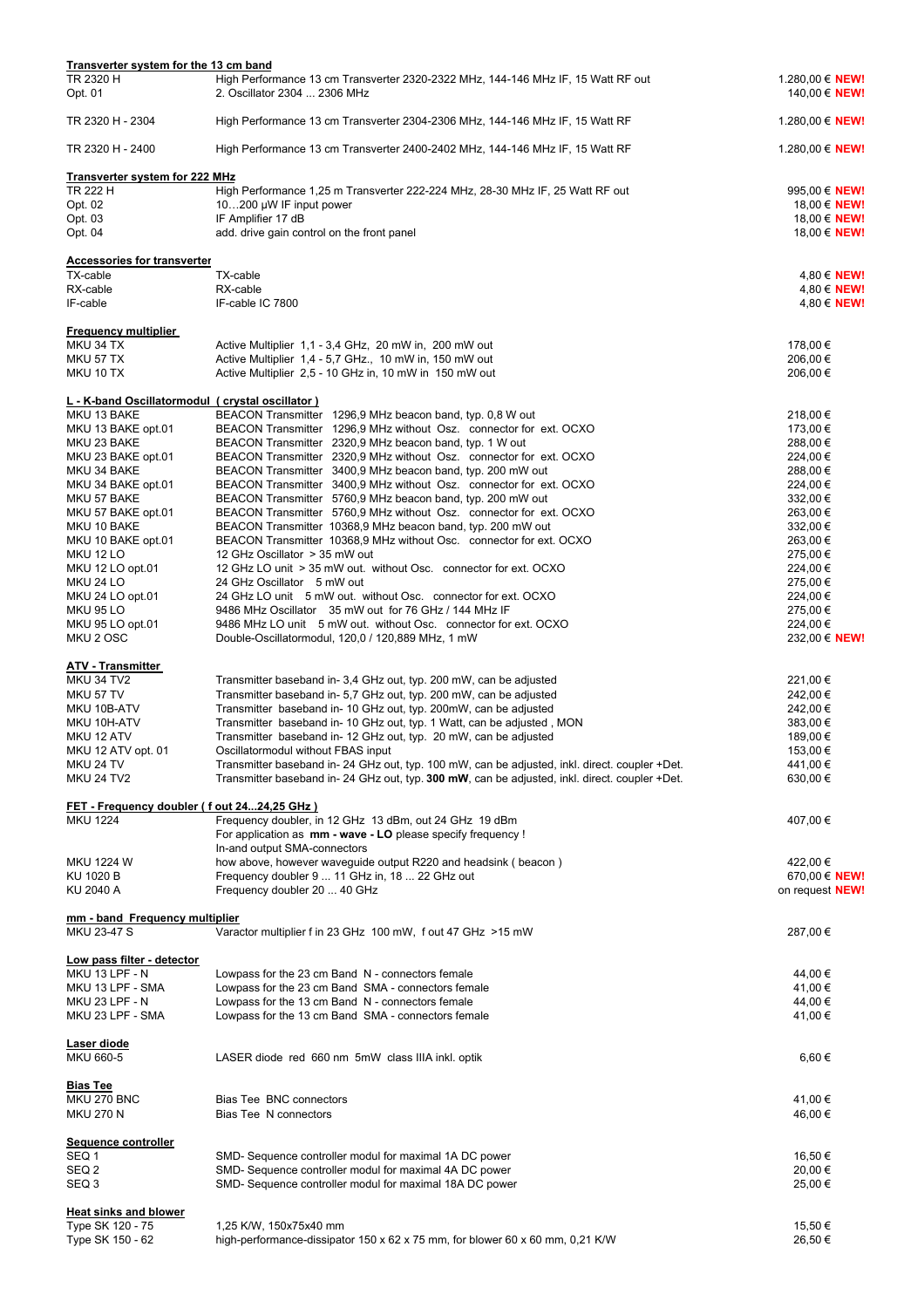| high-performance-dissipator 200 x 80 x 92 mm, for blower, 80 x 80 mm, 0,13 K/W<br>Type SK 200 - 80 |                                                                                      | 50.60€  |
|----------------------------------------------------------------------------------------------------|--------------------------------------------------------------------------------------|---------|
| Type SK 200 - 125                                                                                  | high-performance-dissipator 200 x 125 x 75 mm, for 2 x blowers 60 x 60 mm, 0,09 K/W  | 46.00 € |
| Type SK 200 - 160                                                                                  | high-performance-dissipator 200 x 160 x 85 mm, for 4 x blowers 80 x 80 mm, 0,065 K/W | 98,00 € |
| Type SK 300 - 62                                                                                   | high-performance-dissipator 300 x 62 x 75 mm, for blower, 60 x 60 mm, 0,14 K/W       | 48.00 € |
| Blower 60 x 60, 12 V                                                                               | incl. screen grid                                                                    | 14.60 € |
| Blower 60 x 60, 24 V                                                                               | incl. screen grid                                                                    | 14,60 € |
| Blower 80 x 80, 12 V                                                                               | incl. screen grid                                                                    | 14.60 € |
| Blower 80 x 80, 24 V                                                                               | incl. screen grid                                                                    | 14.60 € |
| Power supply - closed module style                                                                 |                                                                                      |         |
| S 150 W 12                                                                                         | 12 V / 12.5 Amp                                                                      | 53.00 € |
| S 150 W 24                                                                                         | 24 - 26 V / 6.5 Amp                                                                  | 53.00 € |
|                                                                                                    |                                                                                      |         |

|             |                      | ----- -  |
|-------------|----------------------|----------|
| SP 200 W 12 | $12 V / 16.7$ Amp    | 95,00€   |
| SP 300 W 12 | $12 V / 24.0$ Amp    | 169.00 € |
| SP 320 W 24 | 24 - 26 V / 12,5 Amp | 153.00 € |
| SP 500 W 12 | 12 V / 40 Amp        | 217,00€  |
| SP 500 W 24 | 24 - 26 V / 20,0 Amp | 217,00€  |
|             |                      |          |
|             |                      |          |

The products are only to be sold to processing companies or to radio amateurs with a licence. For operating the high frequency modules the legal instructions have to beconsidered. Delivery without CE-examination.

> All prices are **including legal VAT 16%.** -deliver plus freight costs. - Errors and alterations reserved. With the publication of this price list all previous price lists become invalided.

**Kuhne electronic GmbH, Scheibenacker 3, D-95180 Berg/Oberfr., Tel. 0049 (0) 9293-800 939, Fax 0049 (0) 9293-800 938 E-mail: info@kuhne-electronic.de Internet: http://www.db6nt.de**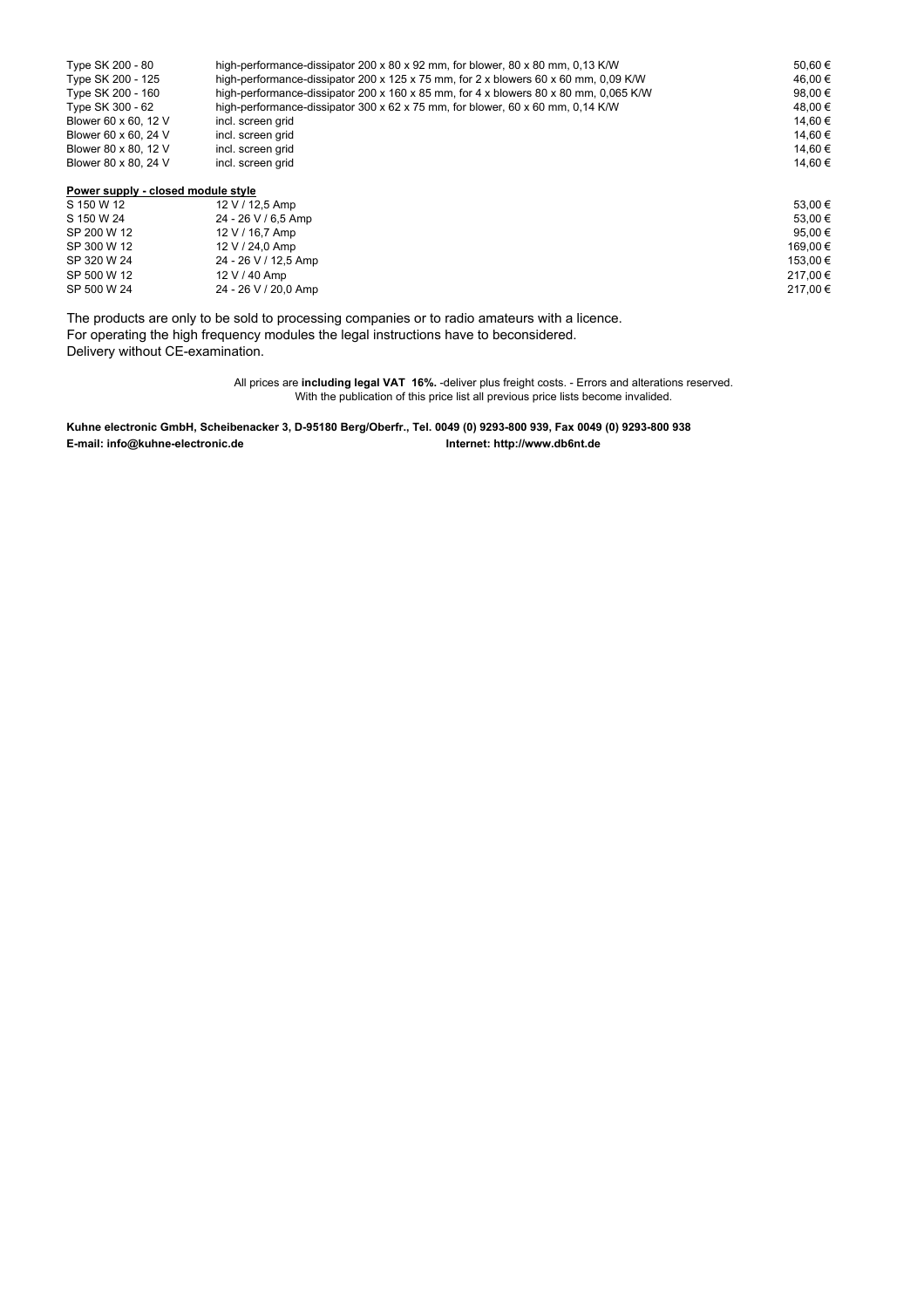# **Price list PCB´s including 16% VAT**

#### **June 2005**

| PCB broadband amplifier 0,52,5 GHz typ. 1 W                                  | <b>UKW Ber. 2.97</b>                                                                                   | 25,50 €              |
|------------------------------------------------------------------------------|--------------------------------------------------------------------------------------------------------|----------------------|
| PCB 12/24 GHz doubler                                                        | <b>DUBUS</b><br>$1 - 2.92$                                                                             | $9,00 \in$           |
| PCB 5.7GHz 8 W PA                                                            | <b>DUBUS</b><br>3.92                                                                                   | 25,50 €              |
| PCB 10 GHz 4 W PA 2-stage                                                    | <b>DUBUS</b><br>4.91                                                                                   | 18,80 €              |
| PCB 10 GHz 4 W PA 1-stage                                                    | ----------                                                                                             | 18,80 €              |
| PCB 10 GHz 4 W PA 2-stage für Mitsubshi FET's                                | <b>DUBUS</b><br>12.98                                                                                  | 18,80 € new          |
| PCB 10 GHz 8 W PA 2-stage                                                    | ----------                                                                                             | 25,50 €              |
| PCB 10 GHz HEMT-pre stage DK                                                 | <b>DUBUS</b><br>3.95                                                                                   | 18,00 €              |
| PCB 10 GHz beacon                                                            |                                                                                                        | 22,00 €              |
| PCB 12 GHz LO MK4<br>PCB 24 GHz HEMT ampl. coaxial                           | RO4003 through-connection<br><b>DUBUS</b><br>4.93                                                      | 25,50 €<br>13,20 €   |
| PCB 24 GHz HEMT ampl. waveguide                                              | <b>DUBUS</b><br>4.93                                                                                   | 13,20 €              |
| PCB 24 GHz PA ampl. coaxial                                                  | <b>DUBUS</b><br>4.93                                                                                   | 13,20 €              |
| PCB 24 GHz PA ampl. waveguide                                                | <b>DUBUS</b><br>4.93                                                                                   | 13,20 €              |
| PCB 24 GHz HEMT amp. coax. only f.NE32584C!                                  | <b>DUBUS</b><br>3.96                                                                                   | 18,00 €              |
| PCB 24 GHz HEMT amp. waveguide only for "                                    | <b>DUBUS</b><br>3.96                                                                                   | 18,00 €              |
| PCB 24 GHz PA Amp. wg in-coax out > beacon                                   | <b>DUBUS</b><br>4/page 347                                                                             | 15,00 €              |
| PCB 24 GHz HEPA 4-stage amplifier waveguide                                  | Dorsten<br>2.97                                                                                        | 18,00 €              |
| PCB 24 GHz HEPA 4-stage amplifier coax.                                      | 2.97<br>Dorsten                                                                                        | 18,00 €              |
| PCB 24 GHz MK2 transverter                                                   | <b>DUBUS</b><br>1.93                                                                                   | 20,00 €              |
| PCB 24 GHz MK3 Transverter waveguide                                         | <b>DUBUS</b><br>2.98                                                                                   | 18,00 €              |
| PCB 24 GHz MK3 Transverter coaxial                                           | <b>DUBUS</b><br>2.98                                                                                   | 18,00 €              |
| PCB 24 GHz LO                                                                | ----------                                                                                             | 22,00 €              |
| PCB 47 GHz mixer                                                             | <b>DUBUS</b><br>1.94                                                                                   | 15,00 €              |
| PCB 47 GHz IF                                                                | <b>DUBUS</b><br>1.94                                                                                   | 5,30 €               |
| PCB 76 GHz mixer x 4                                                         | <b>DUBUS</b><br>2.92                                                                                   | 15,00 €              |
| PCB 76 GHz IF                                                                | <b>DUBUS</b><br>1.94                                                                                   | 5,30 €               |
| PCB 76 GHz mixer x 2                                                         | <b>DUBUS</b><br>1.94                                                                                   | 15,00 €              |
| PCB 25.3/76 GHz tripler                                                      | <b>DUBUS</b><br>1.94                                                                                   | 15,00 €              |
| PCB 120 GHz multiplier by 3                                                  | Dorsten 2005                                                                                           | 15,00 €              |
| PCB 120 GHz multiplier by 5                                                  | Dorsten 2005                                                                                           | 15,00 €              |
| PCB 23/47 GHz doubler                                                        | <b>DUBUS</b><br>4.93                                                                                   | 15,00 €              |
| PCB 19/38 GHz doubler                                                        | <b>DUBUS</b><br>1.94                                                                                   | 18,00 €              |
| PCB 120 GHz RX mixer                                                         | Dorsten 2005                                                                                           | 15,00 €              |
| PCB 145 GHz mixer                                                            | <b>DUBUS</b><br>2.94                                                                                   | 15,00 €              |
| PCB 241 GHz mixer                                                            | 2.94<br><b>DUBUS</b><br>UKW Berichte 2/99                                                              | 15,00 €<br>7,90 €    |
| PCB Speed control of KR400 Rotor series                                      |                                                                                                        |                      |
| <u>Parts</u>                                                                 |                                                                                                        |                      |
| SMC-connector f. coaxcable 3,2 mm straight                                   |                                                                                                        | 3,60 €               |
| Diode BAT 15-03W                                                             |                                                                                                        | 3,00€                |
| Waterproof case for MKU 23 LNC / 34 LNC / 132A2 incl. mastclip (not drilled) |                                                                                                        | 14,90 €              |
| Replacement fuse for TR 144 / 432 H                                          | 50 mA quick                                                                                            | 4,00 €               |
| Procom waveguide flanges WR 19                                               |                                                                                                        | 7,40 €               |
| Precision crystal heater 40° QH40A                                           |                                                                                                        | 11,80 € NEW!         |
| <b>Kits</b>                                                                  |                                                                                                        |                      |
| Kit 1,3GHz 13G2                                                              | transverter MK2 (all parts you need, description)                                                      | 255,00 €             |
| Kit 1,3 GHz 13G2-28                                                          | transverter MK2 (all parts you need, description) 28 MHzIF                                             | 255,00 €             |
|                                                                              | addition filter necessary                                                                              |                      |
| Kit 2,3GHz 23G2                                                              | transverter MK2 (all parts you need, description)                                                      | 281,00 €             |
| Kit 2,3GHz 23G2 OSCAR                                                        | 2400 MHz transverter MK2 (all parts, description)<br>transverter MK2 (all parts you need, description) | 281,00 €             |
| Kit 3,4GHz 34G2<br>Kit 5,7GHz 57G2                                           | transverter MK2 (all parts you need, description)                                                      | 306,00 €<br>306,00 € |
| Kit 5,7GHz 57G2, Option for extern. OCXO                                     | transverter MK2 (all parts, description)                                                               | 291,00 €             |
| Kit 10 GHz 10G2                                                              | transverter MK2 (all parts you need, description)                                                      | 332,00 €             |
| Kit 10 GHz 10G2, Option for extern. OCXO                                     | transverter MK2 (all parts, description)                                                               | 311,00 €             |
| Kit 24 GHz HEMT ampl. coaxial vers.                                          | $(3 \times NE32584 C + 1 PCB + 1 \times Drawing/circuit)$                                              | 38,50 €              |
| Kit 24 GHz HEMT ampl. waveg. vers.                                           | $(3 \times NE32584 C + 1 PCB + 1 \times Drawing/circuit)$                                              | 38,50 €              |
| Kit 24 GHz MK2 transverter                                                   | $(1 x PCB + 2 x BAT 15-W3 + 1 pF)$                                                                     | 26,50 €              |
| Kit 24 GHz MK3 transverter coaxial                                           | (1 x PCB + 2 x BAT 15-W3 + 3 x BAR64-03W + 1 x BFP196)                                                 | 32,50 €              |
| Kit 24 GHz MK3 transverter waveg                                             | $(1 x PCB + 2 x BAT 15-W3 + 3 x BAR64-03W + 1 x BFP196)$                                               | 32,50 €              |

#### **Deliver plus freight costs ( to expenditure )**

**All prices are including legal VAT 16%.** 

Errors and alterations reserved. With the publication of this price list all previous lists become invalided.

**Kuhne electronic GmbH, Scheibenacker 3, D-95180 Berg/Oberfr., Tel. 0049 (0) 9293-800 939, Fax 0049 (0) 9293-800 938 E-mail: info@kuhne-electronic.de**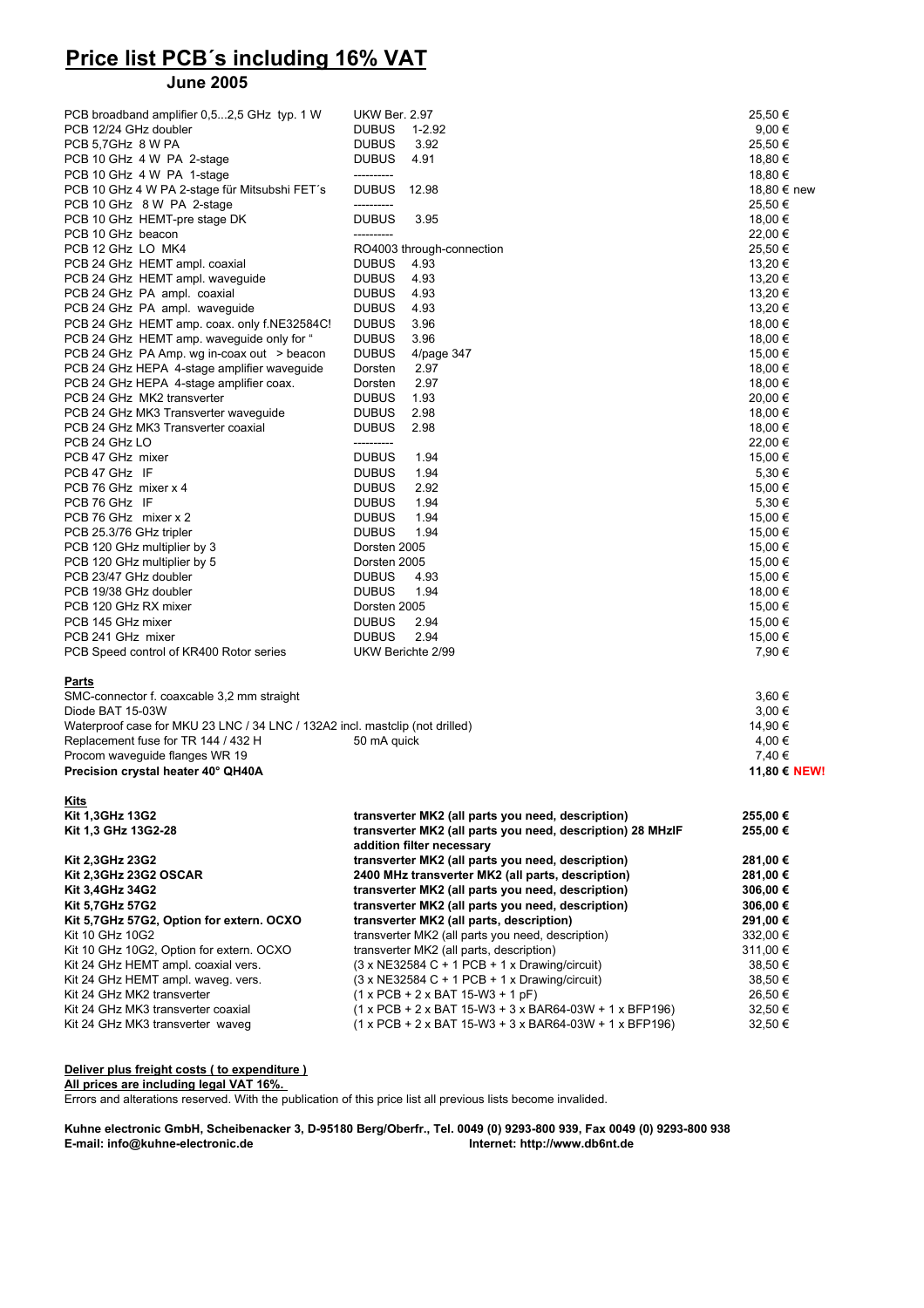#### Kuhne electronic GmbH, Scheibenacker 3, D-95180 Berg / Oberfr. Fax: 0049 (0) 92 93 - 800 938 Phone: 0049 (0) 92 93 - 800 939 Fax and Mail - in Order Form

| Sold to:         |                                          | Ship to: (if different)                                                                   |                                                          |       |
|------------------|------------------------------------------|-------------------------------------------------------------------------------------------|----------------------------------------------------------|-------|
|                  |                                          |                                                                                           |                                                          |       |
|                  |                                          |                                                                                           |                                                          |       |
|                  |                                          |                                                                                           |                                                          |       |
|                  |                                          |                                                                                           |                                                          |       |
|                  |                                          |                                                                                           |                                                          |       |
|                  |                                          |                                                                                           |                                                          |       |
|                  |                                          |                                                                                           |                                                          |       |
|                  |                                          |                                                                                           |                                                          |       |
|                  | Mail<br>Shipping method:  Parcel service |                                                                                           |                                                          |       |
|                  |                                          | Payment method:  Money transfer to our bank account, foreign countries pay advance please |                                                          |       |
|                  |                                          | Visa Card  Euro / Master Card  American Express                                           |                                                          |       |
|                  |                                          |                                                                                           |                                                          |       |
|                  |                                          |                                                                                           | Security code: __ __ _<br>(On the backside of the card.) |       |
| Model            |                                          | Short description Cuantity Unit Cost                                                      |                                                          | Total |
|                  |                                          |                                                                                           |                                                          |       |
|                  |                                          |                                                                                           |                                                          |       |
|                  |                                          |                                                                                           |                                                          |       |
|                  |                                          |                                                                                           |                                                          |       |
|                  |                                          |                                                                                           | shipping + handling                                      |       |
|                  |                                          |                                                                                           |                                                          |       |
| Date, Signature: |                                          |                                                                                           |                                                          |       |
|                  |                                          |                                                                                           |                                                          |       |